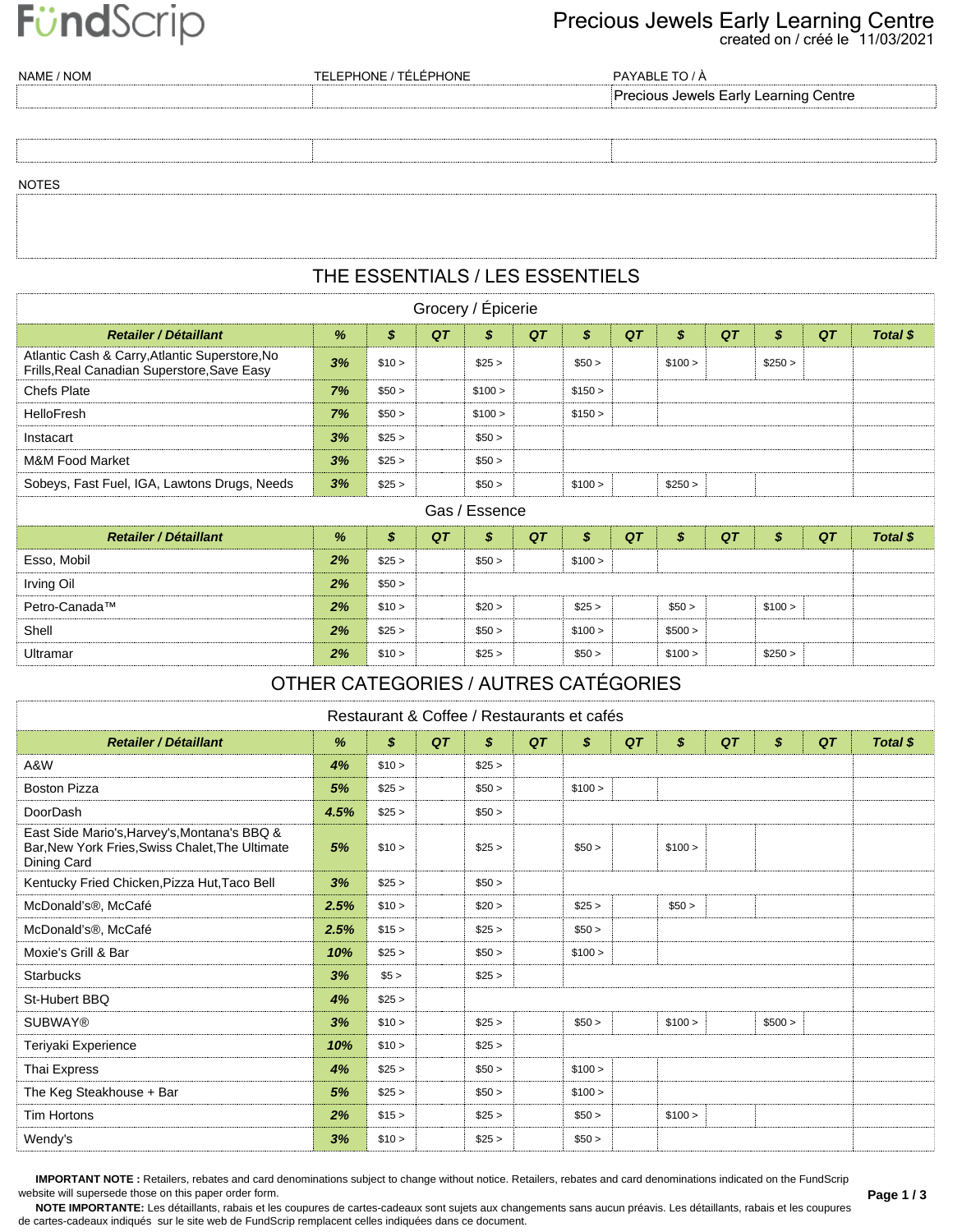## FündScrip

### Precious Jewels Early Learning Centre<br>created on / créé le 11/03/2021

| Apparel / Vêtements                      |      |                                          |    |         |                                |         |    |                  |    |         |    |                 |  |
|------------------------------------------|------|------------------------------------------|----|---------|--------------------------------|---------|----|------------------|----|---------|----|-----------------|--|
| Retailer / Détaillant                    | %    | \$                                       | QT | \$      | QT                             | \$      | QT | \$               | QT | \$      | QT | <b>Total \$</b> |  |
| Aerie                                    | 6%   | \$25 >                                   |    | \$50 >  |                                | \$100 > |    |                  |    |         |    |                 |  |
| <b>ALDO</b>                              | 10%  | \$25 >                                   |    | \$100 > |                                |         |    |                  |    |         |    |                 |  |
| American Eagle®                          | 6%   | \$25 >                                   |    | \$50 >  |                                | \$100 > |    |                  |    |         |    |                 |  |
| Claire's                                 | 4%   | \$20 >                                   |    |         |                                |         |    |                  |    |         |    |                 |  |
| Gap, Baby Gap, Banana Republic, Old Navy | 5%   | \$25 >                                   |    | \$50 >  |                                | \$100 > |    |                  |    |         |    |                 |  |
| H&M                                      | 3.5% | \$25 >                                   |    | \$50 >  |                                | \$100 > |    |                  |    |         |    |                 |  |
| Harry Rosen                              | 5%   | \$100 >                                  |    |         |                                |         |    |                  |    |         |    |                 |  |
| La Senza, La Senza Express               | 7%   | \$25 >                                   |    | \$50 >  |                                |         |    |                  |    |         |    |                 |  |
| La Vie en Rose, Bikini Village           | 8%   | \$25 >                                   |    | \$50 >  |                                |         |    |                  |    |         |    |                 |  |
| lululemon                                | 2.5% | \$25 >                                   |    | \$50 >  |                                | \$100 > |    |                  |    |         |    |                 |  |
| Mark's                                   | 7%   | \$25 >                                   |    | \$50 >  |                                | \$100 > |    |                  |    |         |    |                 |  |
| Roots, Roots Kids                        | 10%  | \$25 >                                   |    | \$50 >  |                                | \$100 > |    | \$250 >          |    |         |    |                 |  |
| Suzy Shier                               | 6%   | \$50 >                                   |    | \$100 > |                                |         |    |                  |    |         |    |                 |  |
|                                          |      | Business & Office / Bureau et commercial |    |         |                                |         |    |                  |    |         |    |                 |  |
| <b>Retailer / Détaillant</b>             | $\%$ | \$                                       | QT | \$      | QT                             | \$      | QT | \$               | QT | \$      | QT | Total \$        |  |
| <b>Staples</b>                           | 3%   | \$25 >                                   |    | \$50 >  |                                | \$100 > |    | \$200 >          |    | \$500 > |    |                 |  |
|                                          |      | Children & Toys / Enfants et jouets      |    |         |                                |         |    |                  |    |         |    |                 |  |
| <b>Retailer / Détaillant</b>             | %    | \$                                       | QT | \$      | QT                             | \$      | QT | \$               | QT | \$      | QT | Total \$        |  |
| Scholar's Choice                         | 5%   | \$25 >                                   |    | \$50 >  |                                |         |    |                  |    |         |    |                 |  |
| The Children's Place                     | 8%   | \$25 >                                   |    | \$50 >  |                                | \$100 > |    |                  |    |         |    |                 |  |
| Toys "R" Us, Babies "R" Us               | 2%   | \$25 >                                   |    | \$50 >  |                                | \$100 > |    |                  |    |         |    |                 |  |
| Department Stores / Grands magasins      |      |                                          |    |         |                                |         |    |                  |    |         |    |                 |  |
|                                          |      |                                          |    |         |                                |         |    |                  |    |         |    |                 |  |
| <b>Retailer / Détaillant</b>             | $\%$ | \$                                       | QT | \$      | QT                             | \$      | QT | \$               | QT | \$      | QT | <b>Total \$</b> |  |
| Amazon.ca                                | 2%   | \$10 >                                   |    | \$25 >  |                                | \$50 >  |    | \$100 >          |    | \$250 > |    |                 |  |
| Dollarama                                | 3%   | \$10 >                                   |    | \$25 >  |                                | \$50 >  |    |                  |    |         |    |                 |  |
| <b>Giant Tiger</b>                       | 3%   | \$25 >                                   |    | \$50 >  |                                | \$100 > |    |                  |    |         |    |                 |  |
| Hudson's Bay                             | 3%   | \$10 >                                   |    | \$25 >  |                                | \$50 >  |    | \$100 >          |    | \$250 > |    |                 |  |
| Walmart                                  | 3%   | \$10 >                                   |    | \$25 >  |                                | \$50 >  |    | \$100 >          |    | \$250 > |    |                 |  |
| WINNERS, HomeSense, Marshalls            | 6%   | \$10 >                                   |    | \$25 >  |                                | \$50 >  |    | \$100 >          |    | \$250 > |    |                 |  |
|                                          |      |                                          |    |         | Electronics / Technologie      |         |    |                  |    |         |    |                 |  |
| <b>Retailer / Détaillant</b>             | $\%$ | \$                                       | QT | \$      | QT                             | \$      | QT | $\boldsymbol{s}$ | QT | \$      | QT | Total \$        |  |
| Best Buy                                 | 1.5% | \$25 >                                   |    | \$50 >  |                                | \$100 > |    | \$250 >          |    | \$500 > |    |                 |  |
| The Source                               | 2%   | \$25 >                                   |    | \$50 >  |                                | \$100 > |    |                  |    |         |    |                 |  |
|                                          |      |                                          |    |         | Entertainment / Divertissement |         |    |                  |    |         |    |                 |  |
| <b>Retailer / Détaillant</b>             | $\%$ | \$                                       | QT | \$      | QT                             | \$      | QT | \$               | QT | \$      | QT | Total \$        |  |
| Chapters, Indigo                         | 5%   | \$10 >                                   |    | \$25 >  |                                | \$50 >  |    | \$100 >          |    |         |    |                 |  |
| Cineplex                                 | 4%   | \$10 >                                   |    | \$25 >  |                                | \$50 >  |    | \$100 >          |    |         |    |                 |  |
|                                          |      | Health & Beauty / Santé et beauté        |    |         |                                |         |    |                  |    |         |    |                 |  |
| <b>Retailer / Détaillant</b>             | $\%$ | \$                                       | QT | \$      | QT                             | \$      | QT | \$               | QT | \$      | QT | Total \$        |  |
| Bath & Body Works                        | 5%   | \$25 >                                   |    | \$50 >  |                                |         |    |                  |    |         |    |                 |  |
| <b>Fruits and Passion</b>                | 10%  | \$25 >                                   |    |         |                                |         |    |                  |    |         |    |                 |  |
| Regis Salons, MasterCuts                 | 5%   | \$25 >                                   |    |         |                                |         |    |                  |    |         |    |                 |  |

IMPORTANT NOTE: Retailers, rebates and card denominations subject to change without notice. Retailers, rebates and card denominations indicated on the FundScrip website will supersede those on this paper order form.

Page 2/3

NOTE IMPORTANTE: Les détaillants, rabais et les coupures de cartes-cadeaux sont sujets aux changements sans aucun préavis. Les détaillants, rabais et les coupures de cartes-cadeaux indiqués sur le site web de FundScrip remplacent celles indiquées dans ce document.